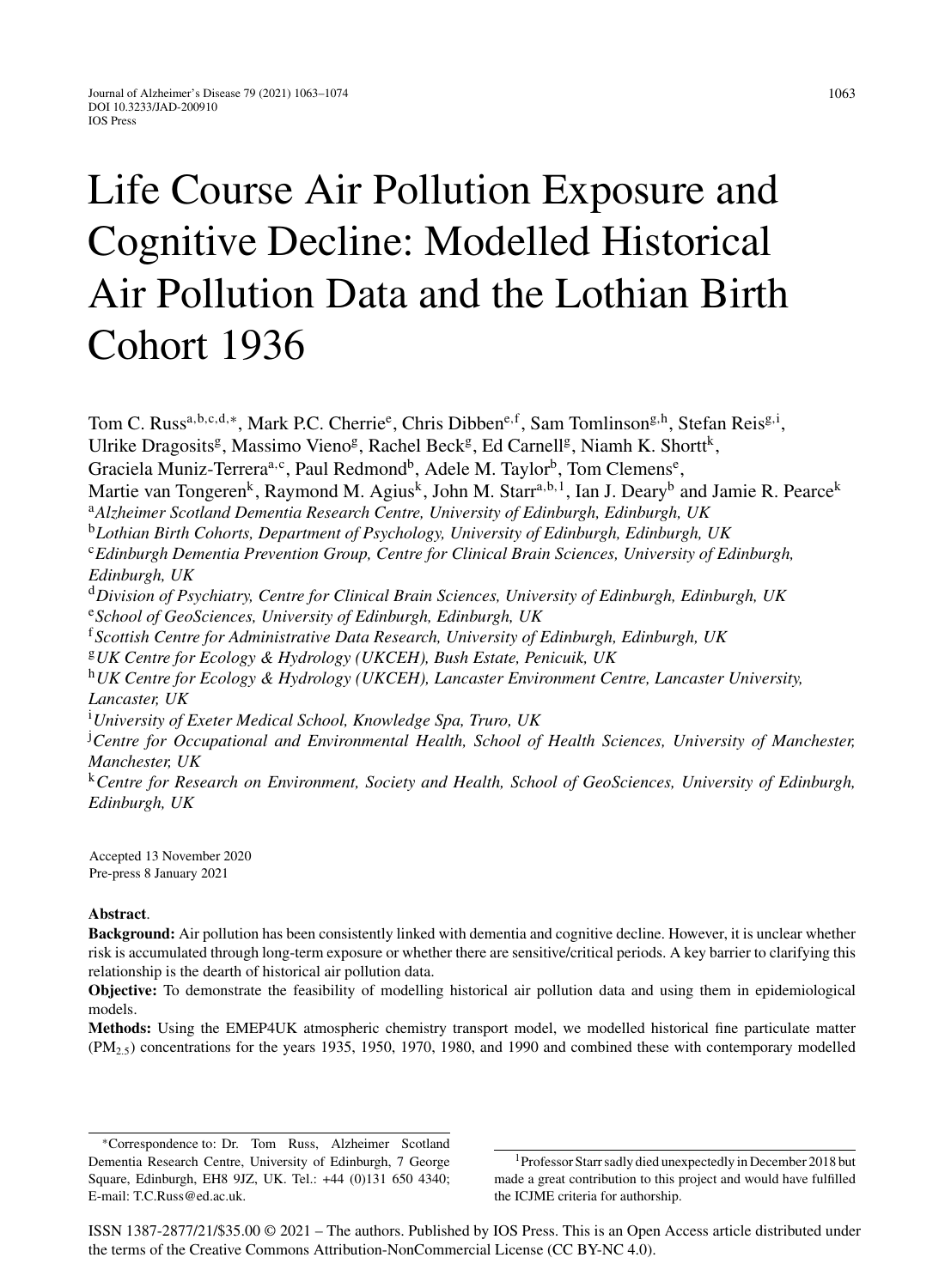data from 2001 to estimate life course exposure in 572 participants in the Lothian Birth Cohort 1936 with lifetime residential history recorded. Linear regression and latent growth models were constructed using cognitive ability (IQ) measured by the Moray House Test at the ages of 11, 70, 76, and 79 years to explore the effects of historical air pollution exposure. Covariates included sex, IQ at age 11 years, social class, and smoking.

**Results:** Higher air pollution modelled for 1935 (when participants would have been *in utero*) was associated with worse change in IQ from age 11–70 years ( $\beta = -0.006$ ,  $SE = 0.002$ ,  $p = 0.03$ ) but not cognitive trajectories from age 70–79 years  $(p > 0.05)$ . There was no support for other critical/sensitive periods of exposure or an accumulation of risk (all  $p > 0.05$ ).

**Conclusion:** The life course paradigm is essential in understanding cognitive decline and this is the first study to examine life course air pollution exposure in relation to cognitive health.

Keywords: Aging, air pollution, Alzheimer's disease, atmosphere, cognition, dementia, epidemiologic methods

## **INTRODUCTION**

Dementia is a global public health crisis with almost 47 million people affected in 2015 and almost 10 million new cases every year, leading to a projected prevalence of over 130 million by 2050 [1]. The brain changes which lead to many dementias including the most common form, Alzheimer's disease dementia—begin in midlife and only manifest in later life [2]. Dementia prevention is now a worldwide priority and accepted risk factors include lower levels of educational attainment (in early life), cardiovascular disease risk factors (with hypertension and obesity particularly highlighted in mid-life), depression, hearing loss, and possession of the *APOE*  $\varepsilon$ 4 allele [3]. A recent Lancet Commission report and other analyses have estimated that approximately a third of dementia risk can be explained by these common risk factors [4, 5]. With genetic factors (most prominently  $APOE$   $\varepsilon$ 4 carriage) explaining approximately another third [6], this leaves around a third of dementia risk unexplained. However, there is also evidence linking a number of environmental risk factors with dementia which might account for some of this unexplained risk [7]. The risk factor for which there is strongest evidence is air pollution [8, 9]. However, the field has been criticized since studies to date have lacked long-term (i.e., whole life) assessment of both exposure and outcome [10]. Thus, no light has yet been shed on the question of *when* in the life-course exposure to air pollution is most harmful to the brain. Recent papers describing "long-term exposure" to air pollution only estimated air pollution exposure at one time point [11, 12]. Indeed, answering this question from a life-course epidemiology perspective is hampered by both a dearth of available air pollution data from earlier than a few decades ago, when systematic long-term monitoring

of atmospheric concentrations was implemented, and limited information about the geographical location of study participants over their lives [13]. Therefore, we modelled air pollution data (fine particulate matter, with an aerodynamic diameter of  $2.5 \mu m$  or smaller;  $PM_{2.5}$ ) for multiple time periods and linked these with the Lothian Birth Cohort 1936 (LBC1936), for whom lifetime residential history is available, to investigate links between air pollution and cognitive change over more than six decades.

## **MATERIALS AND METHODS**

#### *Study participants*

The LBC1936 is a well-established cohort study, originally comprising 1,091 men and women aged approximately 70 years at recruitment. Almost all sat the Moray House Test (MHT) of general cognitive ability in the Scottish Mental Survey in 1947 when they were aged about 11 years [14]. Thus, general intelligence data are available for almost all participants at ages 11 years, and repeatedly from approximately 70 years onwards. In the present study, we used data from waves 1, 3, and 4 when participants had mean ages of  $69.5$  (SD = 0.8), 76.3 (0.7), and 79.3 (0.6) years respectively; the MHT was not administered in wave 2. We operationalized cognitive function in the same way as previous studies, adjusting for age in days and standardizing to an IQ-type score with mean 100 and SD 15 [15]. In line with previous analyses, change in IQ score was computed as the standardized residual from a linear regression model with age 11 IQ as the independent variable and age 70 IQ as the dependent variable; this is superior to computing the arithmetic difference [16, 17].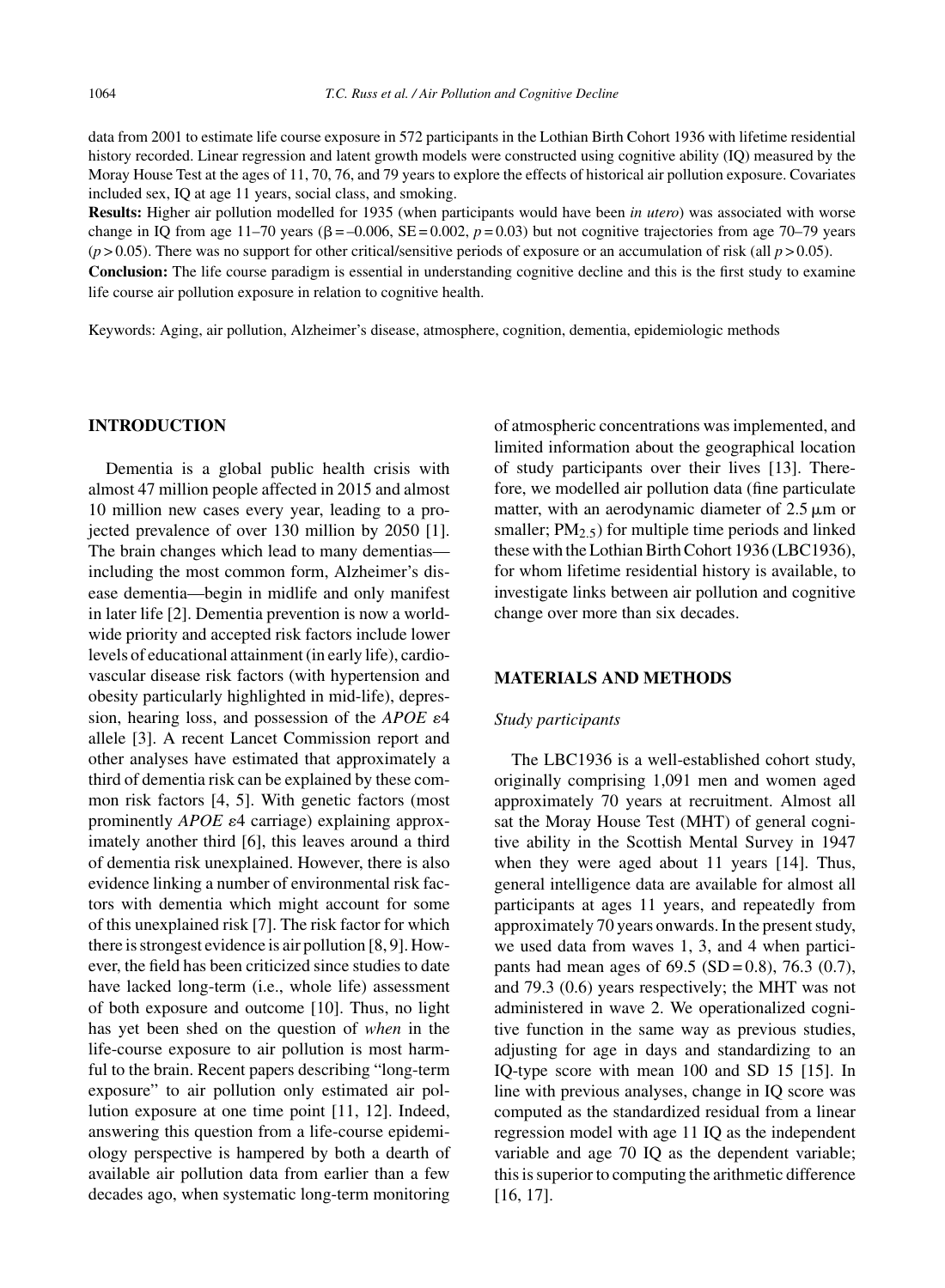In 2014, surviving LBC1936 participants were asked to complete a lifetime residential questionnaire and 593 of 704 approached provided usable life grid data (full addresses) which were geocoded to latitude and longitude [15]. Participants had a mean (SD) 11.3 (2.9) separate locations throughout life, ranging from six to 27, with the years they lived there also recorded. Each location was allocated to the closest time period for which air pollution data were available: 1935 (location year 1942 or earlier); 1950 (1943–1959); 1970 (1960–1975); 1980 (1976–1985); 1990 (1986–1995); or 2001 (1995–2004); locations after 2004 were excluded to avoid overlap with cognitive testing (wave 1 of the LBC1936 took place from 2004–2007 [14]). Participants may have had more than one location allocated to each time point, e.g., all locations between the years 1995 and 2004 would be allocated to the 2001 time point. Thus, participants had up to ten locations per time point (mean [SD] values ranged from 1.11 [0.34] locations recorded in 2001 to 3.38 [1.33] locations in 1970). Twenty-one participants (3.5%) were missing location data for at least one time point, leaving 572 in the final sample who had location (and therefore air pollution) data available for every time point.

Other covariate data available in the LBC1936 and used in the models included sex, parental occupational social class (using the Registrar General 1951 classification from I to V [18]), and self-reported smoking status (current smoker at wave 1 or non-/ ex-smoker).

#### *Air pollution modelling*

The EMEP4UK atmospheric chemistry transport model (rv4.3 for 1970–2010 and rv4.10 for 1935/50 [19]) was used to model historical ambient concentrations of fine particulate matter  $(PM_2, 5)$ for the years 1935, 1950, 1970, 1980, and 1990 which were combined with contemporary modelled data from 2000 onwards and residential histories to estimate life course exposure. The EMEP4UK model setup, geographical coverage, and configuration used here has been described previously [20, 21]. The model covers the European Union with a horizontal resolution of  $0.5° \times 0.5°$  used to provide the boundary condition for a nested UK domain (resolution of  $0.055° \times 0.055°$ ). The modelled PM<sub>2.5</sub> and other key air pollutant concentrations are routinely validated against observations across UK monitoring networks [20–25] and have been used for the assessment of population exposure over longer time scales in other studies for the period 1970 to 2010 [26]. Emission data have been identified as key sources of uncertainty in modelling historic air pollution. A detailed assessment of sensitivity and uncertainty of the Atmospheric Chemistry Transport Models (ACTM) applied in this study has been published elsewhere [27].

UK-specific gridded emissions of nitrogen oxides  $(NO<sub>x</sub>)$ , sulphur oxides  $(SO<sub>x</sub>)$ , ammonia  $(NH<sub>3</sub>)$ , nonmethane volatile organic compounds (NMVOCs), carbon monoxide (CO), and coarse  $(PM_{10})$  and fine (PM2.5) particulate matter—all necessary for the atmospheric composition calculations—were produced for the target years on a nominal  $1 \text{ km } \times 1 \text{ km}$ grid covering the United Kingdom. Emissions data were internally re-projected and processed by the EMEMP4UK model to provide output concentration data at the model grid resolution of  $0.055° \times 0.055°$ resolution ( $\sim$ 5 km  $\times$  6 km) for the UK. The concentrations of  $PM<sub>2.5</sub>$  calculated by the EMEP4UK model were used in conjunction with the residential history data (as described above). The sources of primary emitted PM are varied but the main contributors are essentially fuel combustion (from all sources) and the use of any mobile machinery, including road traffic. This is in contrast to secondary produced PM, such as ammonium sulphate which is formed by the interaction of ammonia gas and sulphur dioxide, which are strongly linked to specific sectors, such as  $SO<sub>x</sub>$  (energy) and NH<sub>3</sub> (agriculture). The PM components included in the EMEP4UK model are primary PM, secondary inorganic and organic aerosols, sea salt, and mineral dust [22]. Although this work is focused on the UK the EMEP4UK requires emission data for the whole of Europe to account for the transboundary imports/export. EU data were kindly supplied at a  $50 \text{ km} \times 50 \text{ km}$  resolution (D. Simpson, personal communication, [28]). The EMEP4UK model is driven by 3D hourly meteorology calculated by the weather and research forecast model [29]. The meteorological year used for the 1935 and 1950 emission scenario was the year 2014, for the 1970, 1980, 1990 emission scenario was the year 2012, and for the 2001 emission scenario the year was 2001.

For the years 1970, 1980, and 1990, emission data in the official UK inventory, the National Atmospheric Emissions Inventory [30], were used to scale 2017 spatial distributions (1 km  $\times$  1 km resolution) of sectoral totals per pollutant, reported via the Selected Nomenclature for sources of Air Pollution system (SNAP sectors). While the use of contemporary dis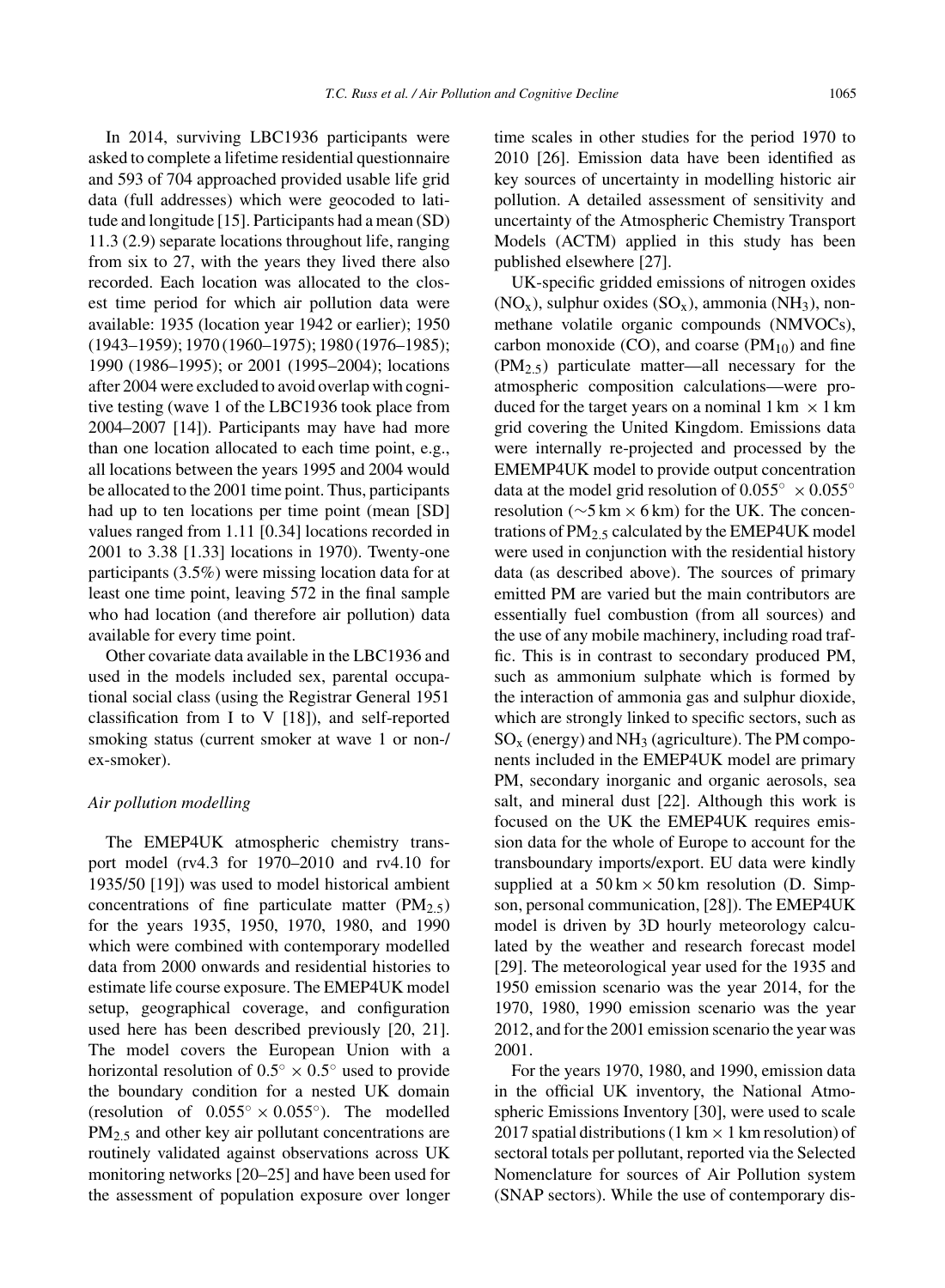tributions back to 1970 is imperfect, the majority of the time series had the best possible emissions estimates per sector. Emissions for 1950 were estimated and distributed in the Long Term Large Scale project [31], while the 1935 emissions were a scaled version of the 1950 distributions based upon activity data research, using the same spatial methods. Non-NH3 activity data prior to 1970 are largely a reflection of the use of fossil fuels such as coal and of oil-derived products such as diesel (DERV); coal usage in the UK had a double peak either side of World War Two before a rapid decline in the 1960s. Agricultural activity data such as animal numbers, principally associated with emissions of  $NH<sub>3</sub>$ , were derived from the Vision of Britain database [32]. For source strength emission factors (EFs), many were similar to those used by the UK National Atmospheric Emission Inventory (NAEI) in 1970 while in terms of the spatial distribution of pre-1970 data, the principal differences from the NAEI distributions were: power stations relevant to the time period were mapped and the distribution of industrial activity was tied to census employment data [31].

Raster files for each location year (1935, 1950, 1970, 1980, 1990, and 2001) were read into the R statistical computing environment version 4.0.2 using the raster package [33]. The latitude and longitude for each location were used to derive values from these raster files for each participant at each time point. Since participants may have had multiple locations within each time band, the unweighted mean of these multiple values per time point was calculated and used in the analyses as the value for that participant at that time point. For example, the mean of all the air pollution values corresponding to locations recorded between the years 1995 and 2004 would be allocated to the 2001 time point for an individual participant. For the purposes of sensitivity analyses, we also computed the maximum value for each time point per participant and the 90% percentile value.

#### *Statistical modelling*

Following the convention in previous LBC1936 analyses, we modelled change in IQ score from age 11 to age 70 years separately from changes between the ages of 70, 76, and 79 years. The former used a linear regression model of *in utero* air pollution exposure (i.e., using PM<sub>2.5</sub> data for 1935; this was the only measurement of air pollution which predated the MHT administration at age 11 years) and residualized change in IQ score from age 11 to age 70 years in the R statistical computing environment version 4.0.2. We adjusted this model for sex, parental occupation, and smoking status.

To estimate linear late life cognitive trajectories, we fitted latent growth models to IQ scores from ages 70, 76, and 79 years to estimate the average population cognitive curves. These longitudinal models permit estimation of the outcome's mean and individual trajectories while permitting the inclusion of predictors (time-invariant or time-varying) to study their association with curve parameters such as the intercept and slope parameters. Latent growth models were estimated using maximum likelihood under a 'missing at random' missing data assumption. All latent growth models were estimated using MPLUS [34].

We summarize the models fitted in Fig. 1, in which observed data are represented within rectangles, and latent variables such as the model's intercept and slope are represented within circles. The one-way arrows indicate that the variable at the end of the arrow is explained in the model by the variable at the beginning of the arrow. Often in such figures, two-way curved arrows indicate covariances but as is commonly done, in order to simplify the figure, we have omitted these arrows here as well as the arrows that indicate error terms.

## *Life course models*

The two main models in life course epidemiology are critical/sensitive periods and accumulation of risk [2]. To evaluate questions about any *critical/sensitive period(s)* of air pollution exposure and maximize the use of pollution data collected over the life course, we estimated late life trajectories of IQ scores at ages 70, 76, and 79 years, adjusting the intercept and rate of change for air pollution measures collected at different ages in the life course, age 11 IQ scores, sex, parental social class, and smoking status. Specifically, we adjusted the models separately for  $PM_{2.5}$  in 1935, 1950, 1970, 1980, 1990, or 2001. Figure 1a depicts an example of the critical/sensitive period model fitted here.

In order to evaluate an *accumulation of risk* model, we estimated a series of latent growth models similar to the previous ones, adjusting the level and rate of change for variables defined as the sum of air pollution to which the individual was exposed up to different stages in life. That is, we added *in utero* air pollution measures (i.e., from 1935) to air pollution measures collected in 1950 to derive an indicator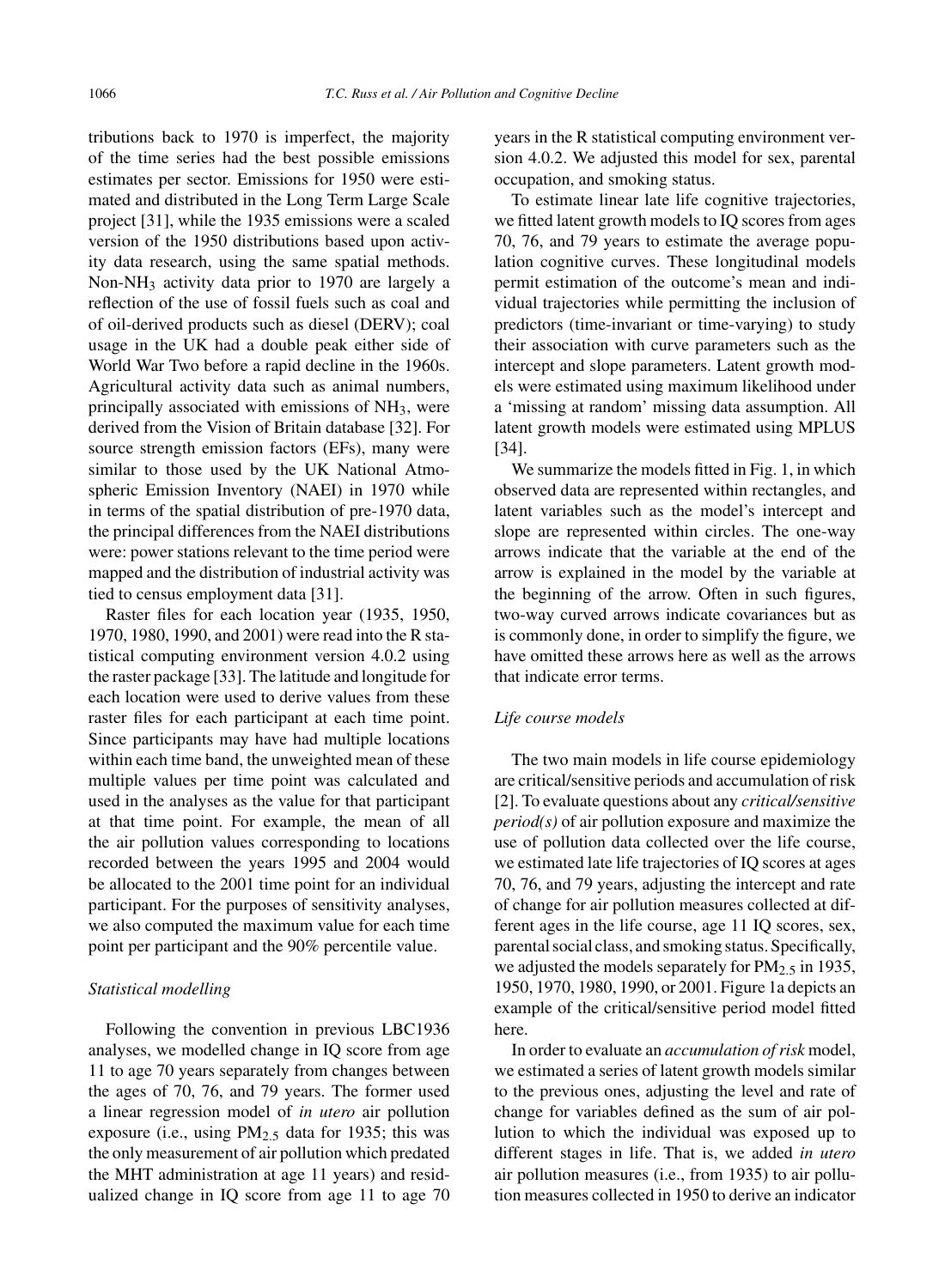

Fig. 1. Figure representing the (a) critical/sensitive period and (b) accumulation models fitted to IQ scores: life course air pollution exposure and cognitive decline in the LBC1936.

| Summary of the models used in the present analyses |  |  |  |  |
|----------------------------------------------------|--|--|--|--|
|----------------------------------------------------|--|--|--|--|

| <b>OUTCOME</b>                                                               | <b>EXPOSURE</b>                                                                                                                                                                                                                                                                                                                                    |
|------------------------------------------------------------------------------|----------------------------------------------------------------------------------------------------------------------------------------------------------------------------------------------------------------------------------------------------------------------------------------------------------------------------------------------------|
| Sensitive/critical period(s)                                                 |                                                                                                                                                                                                                                                                                                                                                    |
| Change in IQ from age 11 to age 70 years                                     | In utero $PM_{2.5}$ exposure (1935)                                                                                                                                                                                                                                                                                                                |
| Trajectories of IQ from age 70 to 79 years<br>(intercept and rate of change) | <i>In utero</i> $PM_{2.5}$ exposure (1935)<br>PM <sub>2</sub> $\varsigma$ exposure aged $\sim$ 14 years (1950)<br>PM <sub>2.5</sub> exposure aged $\sim$ 34 years (1970)<br>$PM_{2.5}$ exposure aged $\sim$ 44 years (1980)<br>$PM_{2.5}$ exposure aged $\sim$ 54 years (1990)<br>PM <sub>2</sub> $\varsigma$ exposure aged $\sim$ 65 years (2001) |
| <b>Accumulation of risk</b>                                                  |                                                                                                                                                                                                                                                                                                                                                    |
| Trajectories of IQ from age 70 to 79 years                                   | Early life                                                                                                                                                                                                                                                                                                                                         |
| (intercept and rate of change)                                               | $(1935 + 1950)$                                                                                                                                                                                                                                                                                                                                    |
|                                                                              | Early life to young adulthood                                                                                                                                                                                                                                                                                                                      |
|                                                                              | $(1935 + 1950 + 1970)$                                                                                                                                                                                                                                                                                                                             |
|                                                                              | Early life to mid-adulthood                                                                                                                                                                                                                                                                                                                        |
|                                                                              | $(1935 + 1950 + 1970 + 1980)$                                                                                                                                                                                                                                                                                                                      |
|                                                                              | Early life to late adulthood                                                                                                                                                                                                                                                                                                                       |
|                                                                              | $(1935 + 1950 + 1970 + 1980 + 1990)$                                                                                                                                                                                                                                                                                                               |
|                                                                              | Early life to later life                                                                                                                                                                                                                                                                                                                           |
|                                                                              | $(1935 + 1950 + 1970 + 1980 + 1990 + 2001)$                                                                                                                                                                                                                                                                                                        |

of early life exposure; the sum of air pollution measures from 1935 to 1970 covered early life to young adulthood; additionally, adding pollution from 1980 encompassed early life to mid-adulthood; the addition of air pollution in 1990 covered early life to late adulthood; finally, adding air pollution from 2001 covered early life to later life. Figure 1b depicts an example of the accumulation period model fitted here. The Text Box above summarizes the models used in the present analyses.

#### **RESULTS**

A total of 572 LBC1936 participants were included in the present analyses. Their characteristics are summarized in Table 1. Briefly, just under half were female, and had completed more than compulsory education. Just over a quarter had parents from occupational social classes I or II (i.e., less deprived), and about half were smokers at the time of recruitment to the LBC1936. Comparing the 572 LBC1936 par-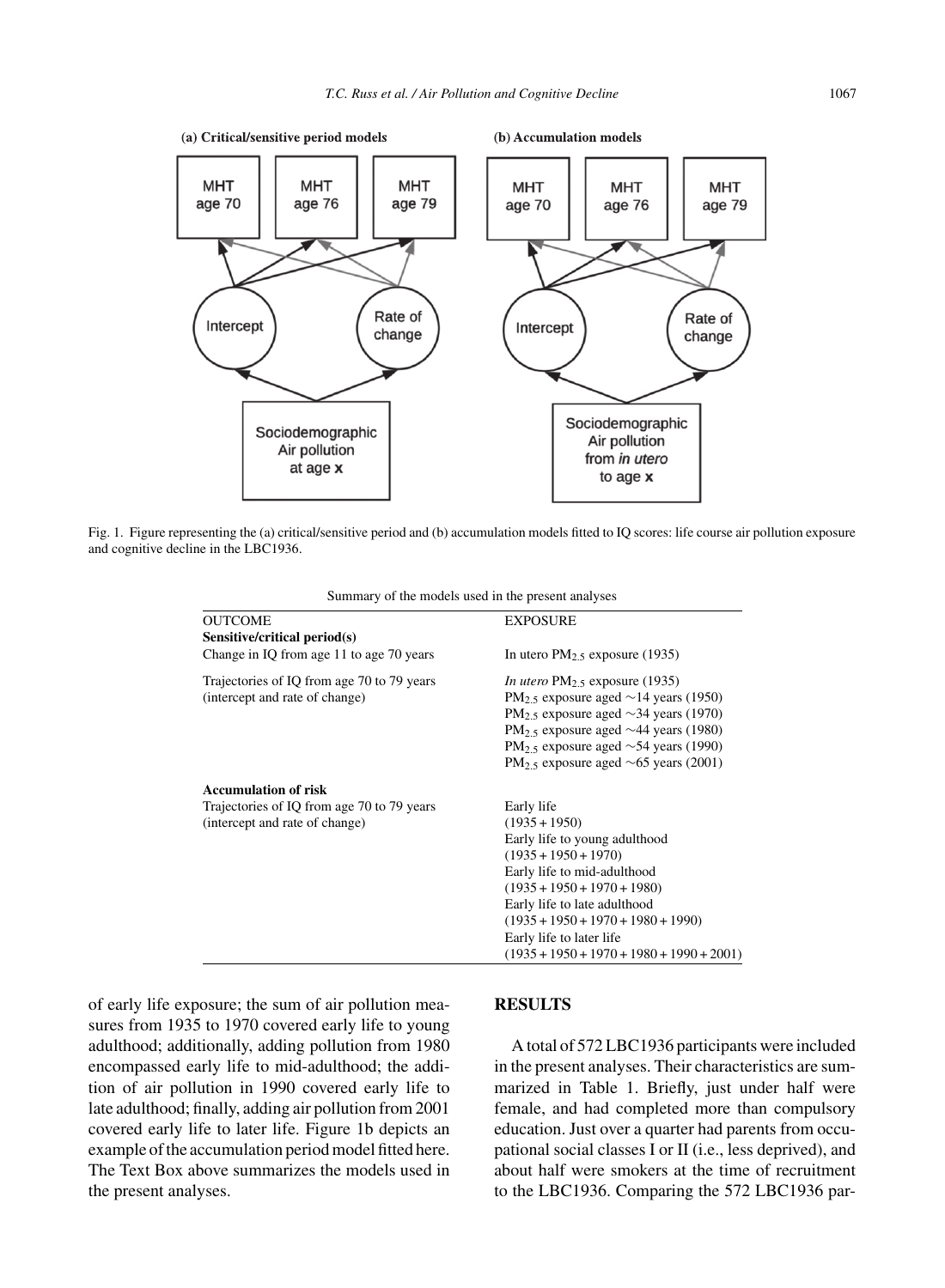|                                                      | Included <sup>a</sup> | Excluded <sup>b</sup> | $n^{c}$ | Total LBC1936<br>sample |
|------------------------------------------------------|-----------------------|-----------------------|---------|-------------------------|
| N                                                    | 572                   | 519                   |         | 1091                    |
| Age at SMS1947 (mean [SD] years)                     | 10.92(0.27)           | 10.96(0.29)           | 0.027   | 10.94(0.28)             |
| Female $(\% )$                                       | 46.9                  | 53.0                  | 0.0497  | 49.8                    |
| Age 11 $IQd$ (mean [SD])                             | 101.6(15.0)           | 98.2 (14.9)           | < 0.001 | 100.0(15.0)             |
| Parental occupational social class (% class I or II) | 27.7                  | 26.3                  | 0.011   | 27.1                    |
| Current smoker at baseline $(\%)$                    | 49.3                  | 42.2                  | 0.022   | 45.9                    |

Table 1 Sample characteristics: life course air pollution exposure and cognitive decline in the LBC1936

<sup>a</sup>Participants were included if they had at least one location recorded for each time period. <sup>b</sup>Excluded participants included 21 with missing location data for at least one time period, 111 who did not respond to the questionnaire requesting lifetime residential history, and 387 who were not approached, mainly because they had died or withdrawn from the study prior to the questionnaire being used in 2014. <sup>c</sup>p-values from comparisons of included and excluded participants. <sup>d</sup>31 participants were missing age 11 intelligence data.

LBC1936: Lothian Birth Cohort 1936 (N = 1091); SMS1947: Scottish Mental Survey 1947 (N = 70,805, of which the LBC1936 is a subset).

ticipants for whom we had location (and therefore air pollution) data with the 519 participants excluded from these analyses revealed no major differences.

#### *Air pollution*

Table 2 shows the average air pollution estimates for the LBC1936 participants and Supplementary Figure 1 shows the distribution of air pollution exposure at each time period. Supplementary Figure 2 shows participants'  $PM_{2.5}$  exposure changes over time and Supplementary Table 1 shows the correlations between individuals' PM $_2$ .5 exposure ranking at different time points. Rankings varied over time—likely due more to participants moving than the relative ranking of areas changing—but were more closely correlated when closer in time, suggesting it is feasible to explore critical/sensitive time periods. Figure 2 shows the modelled  $PM<sub>2.5</sub>$  values for Scotland in 1935; the urban centers are clearly visible.

Table 2 Annual average particulate matter  $(PM<sub>2.5</sub>)$  values at different time points for all participants: life course air pollution exposure and cognitive decline in the LBC1936

| Year | Mean (sd)   | Range         | $N_{\text{total}}^{\text{a}}$ | $>10 \mu g/m^3 b$ |
|------|-------------|---------------|-------------------------------|-------------------|
| 1935 | 34.8 (16.0) | $5.2 - 133.0$ | 590                           | 562 (95%)         |
| 1950 | 32.4 (12.8) | $6.0 - 113.3$ | 591                           | 578 (98%)         |
| 1970 | 17.0(1.5)   | $9.5 - 23.9$  | 585                           | 584 (100%)        |
| 1980 | 15.0(1.5)   | $7.3 - 24.0$  | 580                           | 575 (99%)         |
| 1990 | 13.4(1.2)   | $6.7 - 21.4$  | 580                           | 579 (100%)        |
| 2001 | 7.9(0.6)    | $4.8 - 15.9$  | 591                           | $4(0.7\%)$        |

a593 participants provided lifetime residential histories; 572 had air pollution data from all time periods and were included in the present analyses;  $b$ The number (%) of participants whose PM<sub>2.5</sub> exposure exceeded the WHO guidelines of an annual mean of  $\leq 10 \,\mathrm{\upmu g/m^3}$ .

## *Is in utero air pollution exposure associated with cognitive trajectories over the life course?*

Results from this model are presented in Table 3a, where the potential impact of air pollution measured in 1935 on the residualized change in IQ between the ages of 11 and 70 years, controlling for sex, parental social, class, and smoking was explored. There was a small association between higher levels of air pollution exposure in 1935 and *in utero* and a poorer IQ trajectory in IQ from 11 to 70 years ( $\beta = -0.006$ IO point per 1  $\mu$ g/m<sup>3</sup> increase in PM<sub>2.5</sub>, SE = 0.002,  $p = 0.03$ ).

## *Is in utero exposure to air pollution associated with late life cognitive trajectories?*

Figure 1a depicts the model that estimates linear changes in IQ scores between the ages of 70, 76, and 79 years. In this model, the intercept represents the average IQ score at age 70 for a reference individual (a male whose father had a skilled job, who was exposed *in utero* to average levels of pollution, and who had an average IQ score at age 11 years) and the slope, the average rate of change of IQ scores from age 70 to 79 years. There was a small association between air pollution values for 1935 and the intercept (IQ score at age 70 years), albeit only of marginal statistical significance at conventional levels ( $p = 0.06$ ), but no association with rate of change in IQ score from age 70 to 79 years (*p* = 0.36; Table 3b).

## *Critical/sensitive period*

For the sake of brevity, Table 4 only contains estimates of the average value of IQ scores at age 70, their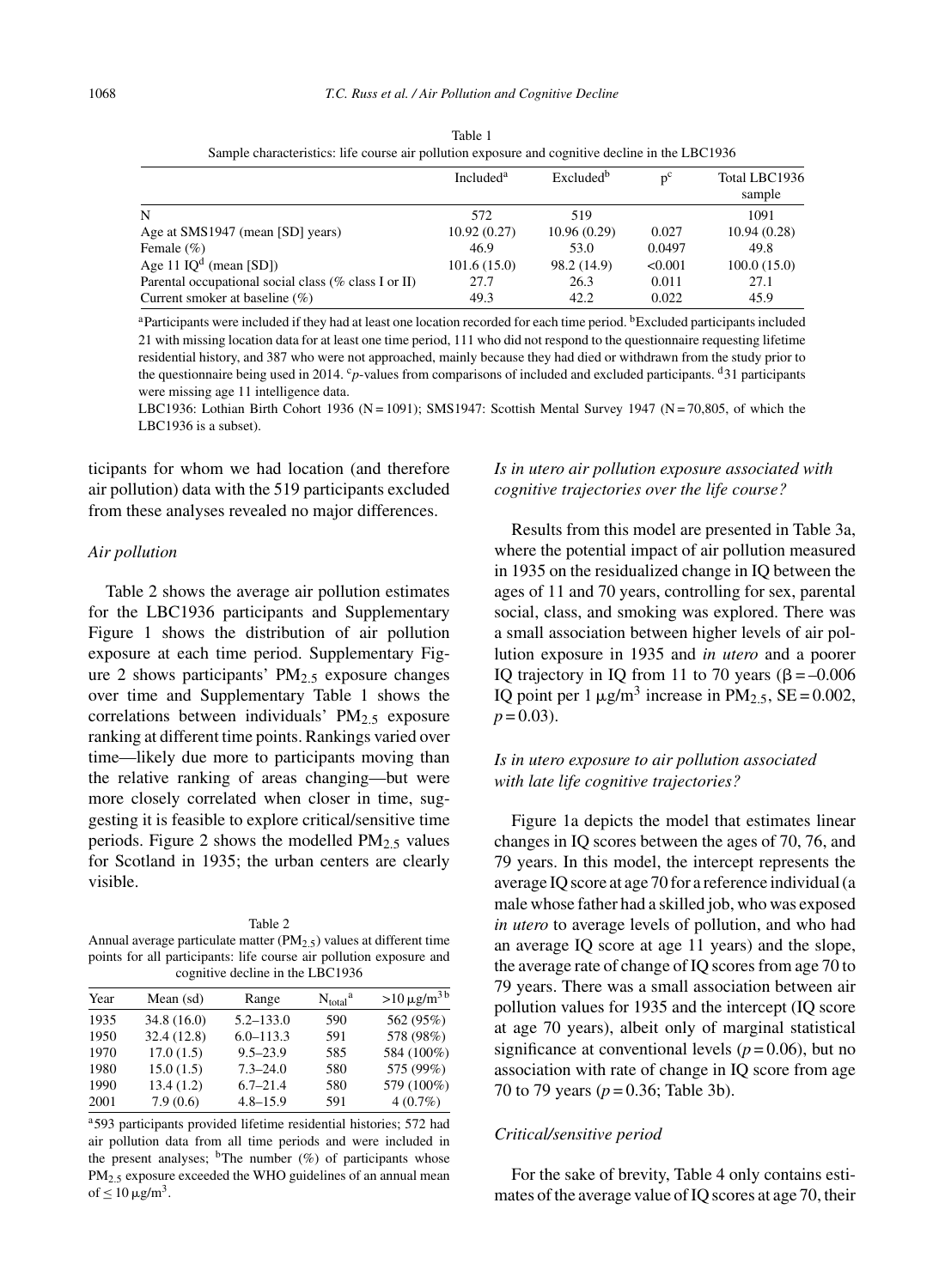

Fig. 2. Modelled particulate matter  $(PM<sub>2.5</sub>)$  values in 1935: life course air pollution exposure and cognitive decline in the LBC1936.

The area displayed in the lower panel and enclosed in a box on the upper panel is the central belt of Scotland including Glasgow (left) and Edinburgh (right). Over half of the population of Scotland lives in this area.

rate of decline until age 79 (for a reference individual, as defined above) and estimates of the association of air pollution exposure at each of the life course time points (apart from 1935 which was reported above) with IQ level at age 70 and rate of change (Fig. 1b). No period of air pollution exposure had an effect on either the intercept or the rate of change of the models

which reached statistical significance at conventional levels (all  $p > 0.05$ ).

### *Accumulation model*

Summary results of the models are presented in Table 5, where estimates of average IQ level at age 70, average IQ linear rate of change from that same age, and coefficients of the association between air pollution exposure at different stages of life with these parameters are presented. None of the risk periods had an effect on either the intercept or the rate of change of the models which reached statistical significance at conventional levels (all  $p > 0.05$ ).

Our findings were robust to the sensitivity analyses varying the aggregation method used for multiple air pollution values.

## **DISCUSSION**

Our main finding is that it is feasible to model historical air pollutant concentration data and incorporate them in epidemiological models to explore the influence of exposure to air pollution across the life course. We found little evidence that exposure to air pollution at different stages of the life course was associated with cognitive health and there was no support for an accumulation of risk. There was some evidence of exposure to air pollution *in utero* being associated with worse cognitive change between the ages of 11 and 70 years, but the effect size was small  $(\beta = -0.006)$ . In particular we would highlight that these results have large degrees of uncertainties, considering the various methodologies used to produce the different air pollution concentration estimates due the wide range of emissions estimates, particularly for earlier estimates which have a lack of measured air quality data against which to be evaluated.

#### *Comparison with other literature*

As noted in the introduction, there is a growing wealth of literature on the association between air pollution and subsequent cognitive impairment and dementia, but the majority of publications share the same shortcomings [10]: 1) an inability to explore *when* in the life course exposure to air pollution has the most impact?; 2) which pollutant(s) or components are most important?; and 3) since dementia describes a heterogeneous group of conditions, which are most affected by exposure to air pollution?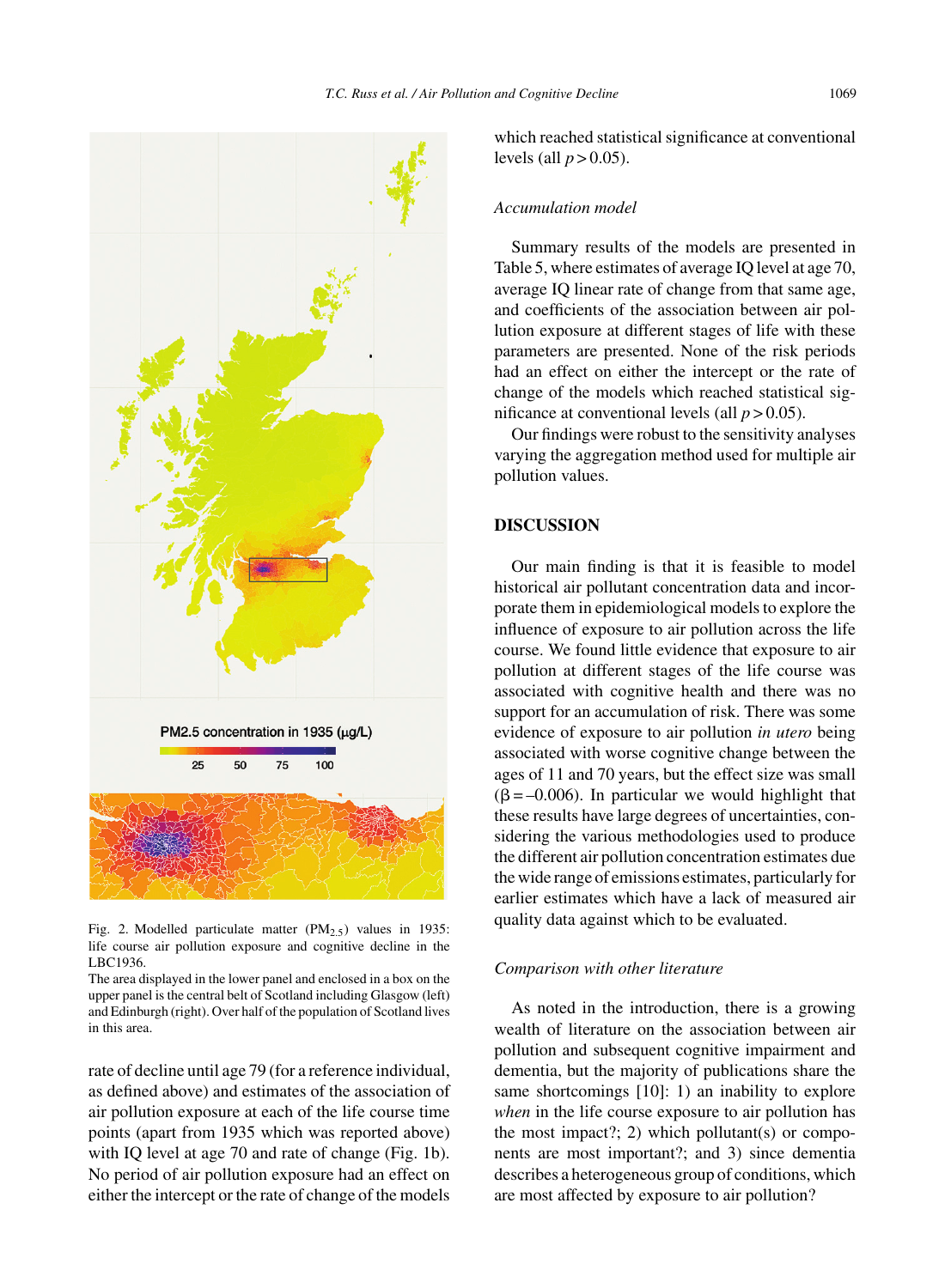#### Table 3

Results from (a) linear regression of residualized change in IQ from age 11 to age 70 years and (b) latent growth models fitted to IQ scores to estimate cognitive trajectories at ages 70, 76, and 79 years: life course air pollution exposure and cognitive decline in the LBC1936

|                                                 | $\beta$ (SE)    | D       |                                                   |                 |         |
|-------------------------------------------------|-----------------|---------|---------------------------------------------------|-----------------|---------|
| (a) Change in IQ between ages 11 and 70 years   |                 |         |                                                   |                 |         |
| In utero exposure to air pollution              | $-0.006(0.002)$ | 0.03    |                                                   |                 |         |
| (b) IQ trajectories from age 70 to age 79 years |                 |         |                                                   |                 |         |
| Intercept (average IQ at 70 years)              | 97.74 (1.38)    |         | Rate of change (in IQ from<br>age 70 to 79 years) | $-0.11(0.31)$   | 0.71    |
| Random Intercept Variance                       | 71.12 (5.61)    |         | Random Slopes variance                            | 2.36(0.31)      | < 0.001 |
| Intercept-slope correlation                     | $-3.02(0.06)$   | < 0.001 |                                                   |                 |         |
|                                                 | $\beta$ (SE)    | p       |                                                   | ß               | D       |
| In utero exposure to air pollution              | 0.05(0.02)      | 0.06    | <i>In utero</i> exposure to air<br>pollution      | $-0.006(0.006)$ | 0.36    |

Model (a) is adjusted for sex, parental (father's) occupation, and smoking; Model (b) is adjusted for sex, age 11 IQ, parental (father's) occupation, and smoking; Coefficients ( $\beta$ ) represent the change in IQ and rate of change per 1  $\mu g/m^3$  increase in PM<sub>2.5</sub>.

Table 4 Estimates of the association between air pollution exposures at different time points in the life course with mean IQ at age 70 and its rate of change from 70 to 79 years: life course air pollution exposure and cognitive decline in the LBC1936

|                |               |                |      | Level and change in IQ between ages 70, 76, and 79 years |                 |      |
|----------------|---------------|----------------|------|----------------------------------------------------------|-----------------|------|
|                | IQ            | $\beta$ (SE)   | p    |                                                          | $\beta$ (SE)    | p    |
| Age $70$ IQ    | 102.14(1.62)  |                |      | Rate of change in IQ from age 70–79                      | $-0.14(0.33)$   | 0.46 |
| Pollution 1950 |               | $-0.027(0.04)$ | 0.52 |                                                          | $-0.001(0.006)$ | 0.84 |
| Age $70$ IO    | 105.14(5.56)  |                |      |                                                          | 0.21(1.13)      | 0.85 |
| Pollution 1970 |               | $-0.22(0.04)$  | 0.46 |                                                          | $-0.03(0.06)$   | 0.65 |
| Age $70$ IO    | 96.38 (4.94)  |                |      |                                                          | 0.84(1.51)      | 0.57 |
| Pollution 1980 |               | 0.32(0.32)     | 0.32 |                                                          | $-0.07(0.10)$   | 0.45 |
| Age $70$ IO    | 99.39 (7.34)  |                |      |                                                          | 1.46(1.51)      | 0.33 |
| Pollution 1990 |               | 0.14(0.54)     | 0.79 |                                                          | $-0.13(0.11)$   | 0.24 |
| Age $70$ IO    | 103.21 (8.84) |                |      |                                                          | $-0.91(1.86)$   | 0.62 |
| Pollution 2001 |               | $-0.24(1.10)$  | 0.82 |                                                          | 0.08(0.23)      | 0.74 |

Models adjusted for sex, age 11 IQ, parental (father's) occupation, and smoking status; Coefficients ( $\beta$ ) represent the change in IQ and rate of change per  $1 \mu g/m^3$  increase in PM<sub>2.5</sub>.

Investigators from the Washington Heights– Inwood Community Aging Project (WHICAP) and the Northern Manhattan Study (NOMAS) recently reported their findings of the impact of "long-term" exposure to air pollution (nitrogen dioxide,  $PM_{10}$ , and PM<sub>2.5</sub>), but these participants (aged 65 years or older) were only recruited in the early 1990s and only their residential address at the time of recruitment was used to estimate their exposure to air pollution; air pollution values for the year before recruitment were used as the exposure [11, 12]. Our study was able to track migration and movement throughout the life course, combined with modelled atmospheric concentration data covering most of the twentieth century, to give a much better estimate of each person's exposure to air pollution at different points in their lives.

## *Limitations and strengths*

Referring to the three criticisms of the air pollution literature described above [10], the present study could potentially shed some provisional light on the first (when in the life course is most important), but not the second or third. A decision was taken early on to minimize the impact of multiple testing by restricting the pilot modelling (of 1935 data) to a single pollutant;  $PM_{2.5}$  was chosen since the majority of the literature linking air pollution and dementia focused on that pollutant. Modelling other pollutants—such as smaller PM,  $NO<sub>x</sub>$ , etc.—is feasible and we hope to do this in the future, now that the feasibility of this approach has been demonstrated.

The collection of lifetime residential histories is rare and greatly augments the other data available in the LBC1936. However, there are limitations to the approach taken (retrospective collection of residential address history), including the fact that it is prone to recall bias. Furthermore, only participants who were alive in 2014 were approached, additionally introducing survivor bias. Finally, the accumulated PM2.<sup>5</sup> exposure was calculated using an unweighted method, i.e., not taking into account the length of time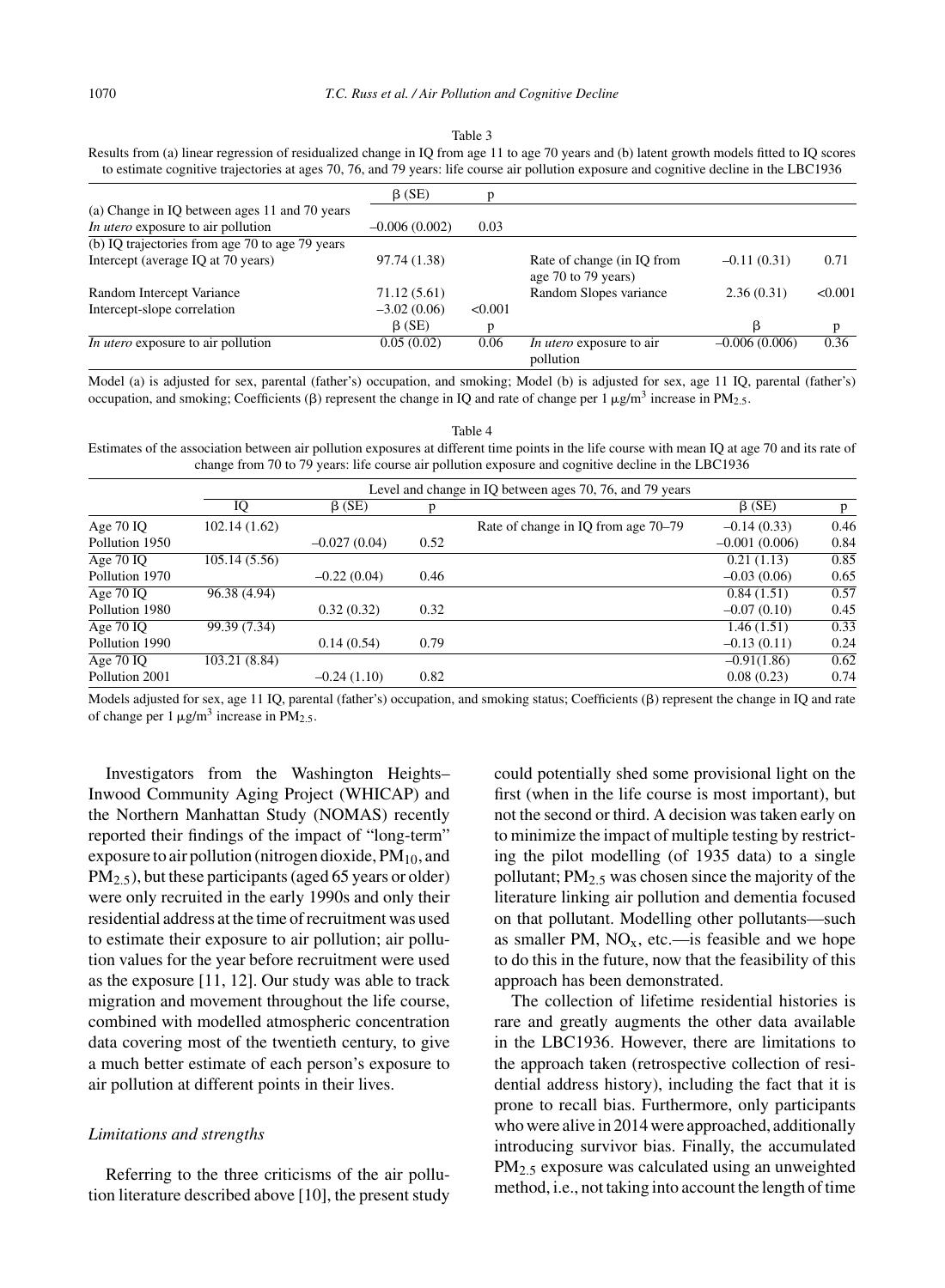| Estimates of IQ intercept (at age 70 years) and rate of change from age 70 and of the association of cumulative air pollution exposure at |
|-------------------------------------------------------------------------------------------------------------------------------------------|
| various stages of life: life course air pollution exposure and cognitive decline in the LBC1936                                           |

|                                                                             |               |              |      | Level and change in IQ between ages 70, 76, and 79 years |                 |      |
|-----------------------------------------------------------------------------|---------------|--------------|------|----------------------------------------------------------|-----------------|------|
|                                                                             | IQ            | $\beta$ (SE) | p    |                                                          | $\beta$ (SE)    | p    |
| Age $70$ IQ                                                                 | 100.49(1.63)  |              |      | Rate of change in IQ<br>from age $70-79$                 | $-0.12(0.34)$   | 0.72 |
| Early life $(1935 + 1950)$                                                  |               | 0.01(0.02)   | 0.54 |                                                          | $-0.002(0.003)$ | 0.47 |
| Age $70$ IQ                                                                 | 100.42 (1.86) |              |      |                                                          | $-0.07(0.39)$   | 0.84 |
| Early life to young<br>adulthood<br>$(1935 + 1950 + 1970)$                  |               | 0.01(0.02)   | 0.58 |                                                          | $-0.002(0.003)$ | 0.46 |
| Age $70$ IO                                                                 | 100.19 (2.08) |              |      |                                                          | $-0.02(0.43)$   | 0.96 |
| Early life to                                                               |               | 0.01(0.02)   | 0.54 |                                                          | $-0.003(0.003)$ | 0.42 |
| mid-adulthood<br>$(1935 + 1950 + 1970 + 1980)$                              |               |              |      |                                                          |                 |      |
| Age 70 IO                                                                   | 100.03 (2.27) |              |      |                                                          | 0.04(0.47)      | 0.92 |
| Early life to late adulthood<br>$(1935 + 1950 + 1970 + 1980 +$<br>1990)     |               | 0.01(0.02)   | 0.54 |                                                          | $-0.003(0.003)$ | 0.38 |
| Age $70$ IO                                                                 | 99.96 (2.39)  |              |      |                                                          | 0.06(0.49)      | 0.89 |
| Early life to later life<br>$(1935 + 1950 + 1970 + 1980 +$<br>$1990 + 2001$ |               | 0.01(0.02)   | 0.54 |                                                          | $-0.003(0.003)$ | 0.38 |

Models adjusted for sex, age 11 IQ, parental (father's) occupation, and smoking status; Coefficients ( $\beta$ ) represent the change in IQ and rate of change per 1  $\mu$ g/m<sup>3</sup> increase in PM<sub>2.5</sub>

an individual lived at each address. Our main aim in the present analysis was to establish proof of concept and hope that a more sophisticated weighted calculation, which could arguably be more accurate, could be taken by future studies.

Almost all participants, until 2001, were exposed to levels of  $PM_{2.5}$  in excess of the World Health Organization's guidelines of a maximum annual mean of  $10 \mu$ g/m<sup>3</sup> [35]. For comparison, approximately half of UK Biobank participants were exposed to similarly excessive values at baseline (mean [SD] 10.0  $[1.1]$  [36], in line with most of the world [37]. There was a general reduction in air pollution over time, and marked step-changes between some time points, but it is unclear how much of this is artefactual, relating to methodological differences between the procedures used to generate these historical estimates. There are inherent uncertainties at all stages of the emissions estimation process, even for the present day, and many of these problems are magnified when trying to recreate an historical context. The lack of measurement data to verify source strength, the lack of data regarding the chemical composition of fuel and the behavior of combustion technologies prior to emissions mitigations are just some of the many issues that can influence the uncertainty. From 1970 onwards, emissions uncertainties were estimated from the UK Inventory [38] while for 1935 and 1950, uncertainty estimations are expert judgement [39]. Given the

assumptions that the fuel use data are lacking some detail (such as certain oil-based products, wood, etc.), combustion technology was a lot more polluting than in 1970 due to a lack of various mitigating options such as scrubbers and particulate filters and that there are some missing sources such as construction, etc., it is very likely that the uncertainty range is asymmetric with respect to the best estimate. To reflect this probable under estimation, the asymmetry was estimated to be one order of magnitude centered on the mean, that is  $\frac{1}{\sqrt{10}} < x < \sqrt{10}$ . As an example, the emissions of PM<sub>2.5</sub> in 1935 were 715 kt (range 226–2261) kt). While the uncertainties were not utilized within the EMEP4UK model, it is important to note these qualitative estimates and the potential impacts on the final results. Figure 3 shows the final emissions estimates for all pollutants per year (2015 is displayed for context).

The focus of this paper is cognitive change rather than dementia. It is important to assess pre-dementia cognitive change and its determinants in their own right, but dementia is inarguably important. However, there were not sufficient LBC1936 participants who had developed dementia to allow meaningful models to be constructed. A comprehensive program of dementia ascertainment in LBC1936 participants (who are currently in their mid-80 s) is currently underway and, once these data are available, similar models focused on dementia will be possible.

Table 5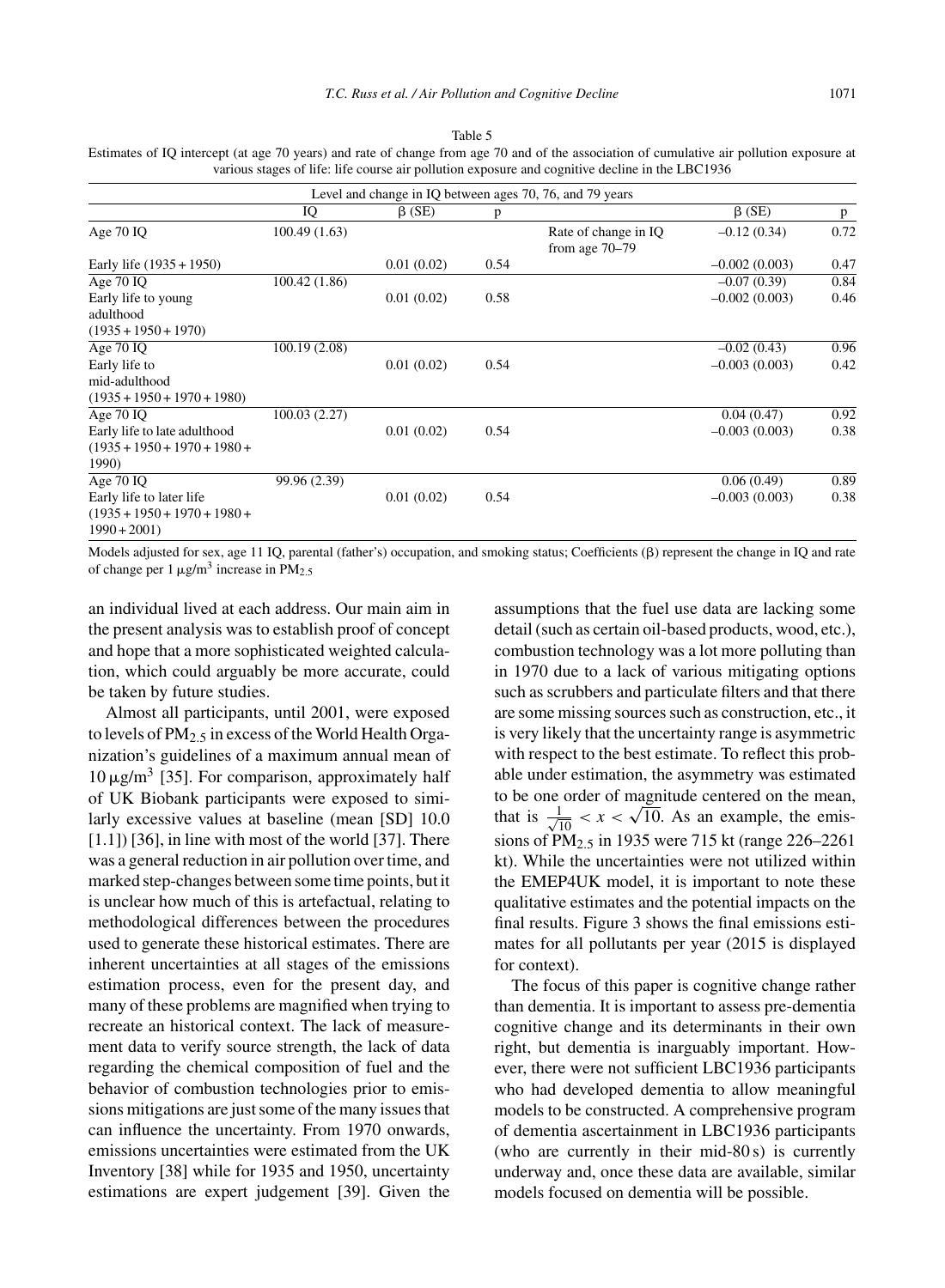

Fig. 3. Modelled emission totals (Gg) with uncertainty ranges for five air pollutants (CO, NH<sub>3</sub>, NMVOCs, NO<sub>x</sub>, and SO<sub>x</sub>), plus PM<sub>2.5</sub>, across five model years (2015 is included for context) for use in the EMEP4UK model: life course air pollution exposure and cognitive decline in the LBC1936.

Statistically, the life course model (change between ages 11 and 70 years) and late life models (intercept and change from 70 to 79 years) are not comparable. Furthermore, a linear assumption for the late life cognitive trajectories may be too strong. It may be necessary to explore more complex models, such as quadratic trajectories, but the primary aim of this study was proof of concept and so we have not taken that approach here. With additional time points, we could have constructed a model that would permit estimation of piecewise trajectories. This may become possible as further waves of data become available; wave 5 of the LBC1936 was completed last year and wave 6 was due to begin in Spring 2020 but had to be delayed because of the COVID-19 pandemic.

### *Future directions*

This paper is the first step toward an understanding of the associations between air pollution and cognitive decline and dementia from a life course epidemiology perspective. The modelled historical air pollution data need to be refined and harmonized across different time points, and these data used to provide a robust estimate of life course exposure, but we believe that we have demonstrated the feasibility and value of this approach. However, these air pollution data will be of little value without well-characterized cohort studies with full residential histories for participants, such as are available for the LBC1936. All high-quality longitudinal cohort studies should explore whether it is possible to obtain such data through record linkage or, as in the LBC1936, self-report.

## *Conclusions*

We have shown the feasibility of modelling historical air pollution data and incorporating them in epidemiological models. This is the first step in a new area, and we look forward to a greater understanding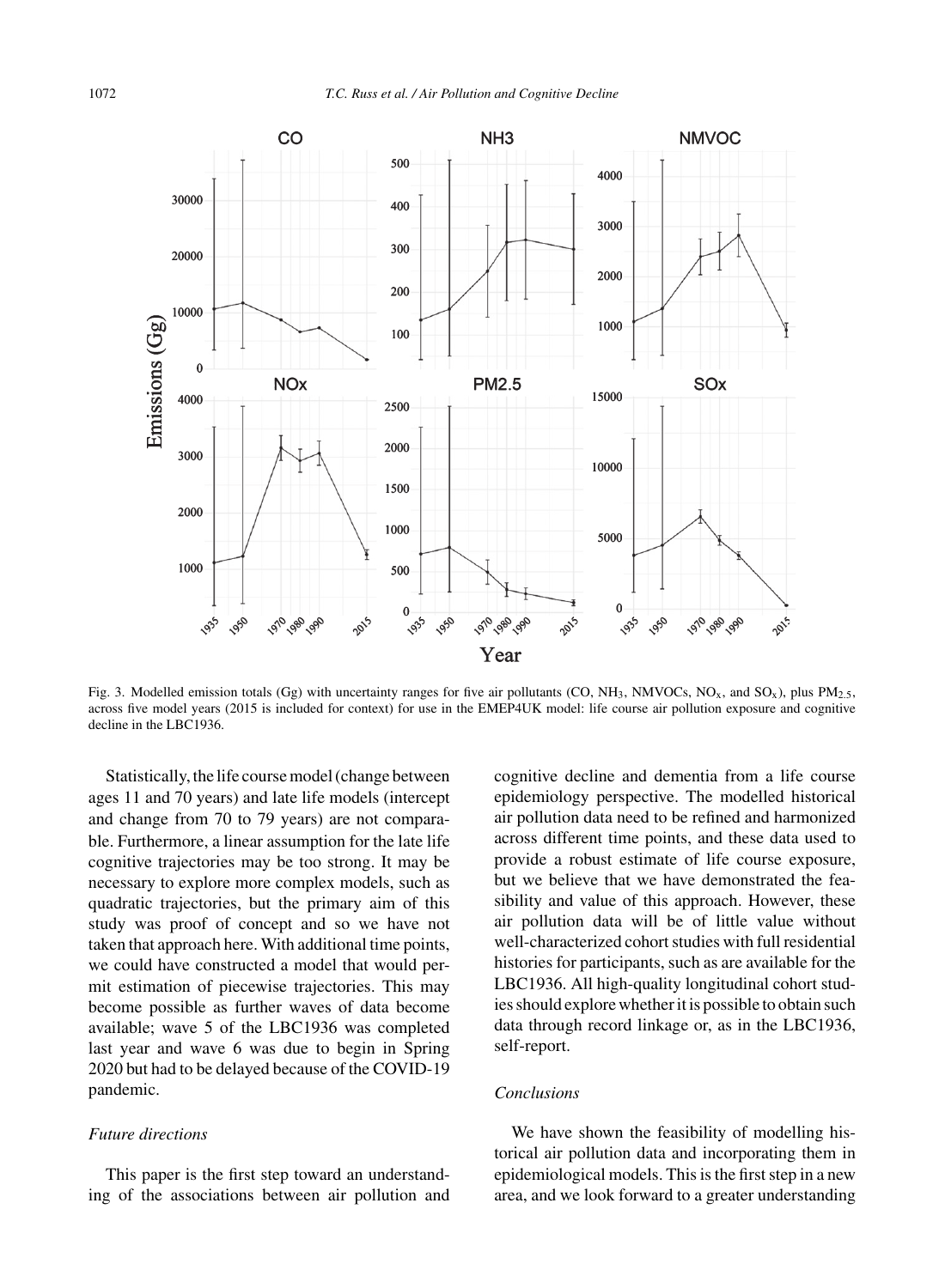of the life course effects of air pollution on the brain in coming years.

## **ACKNOWLEDGMENTS**

This study was funded by the "Improving Health with Environmental Data" call from the Natural Environment Research Council, the Chief Scientist Office, and the Medical Research Council (NE/P010849/1). It follows research undertaken under the Mobility, Mood, and Place research project (2013–2016), supported by Research Councils UK (EP/K037404/1) as part of the Cross-Council Lifelong Health and Wellbeing Program under Principal Investigator Catharine Ward Thompson and Co-Investigators Jamie Pearce and Niamh Shortt.

TCR and the late JMS are/were members of the Alzheimer Scotland Dementia Research Centre funded by Alzheimer Scotland. The Lothian Birth Cohort 1936 is funded by Age UK (Disconnected Mind grant). TCR, the late JMS, and IJD were members of the University of Edinburgh Centre for Cognitive Ageing & Cognitive Epidemiology (which recently closed), part of the cross council Lifelong Health and Wellbeing Initiative (MR/K026992/1). Funding from the Biotechnology and Biological Sciences Research Council and Medical Research Council is gratefully acknowledged for the latter.

Initial findings of this study were presented at the Alzheimer's Association International Conference in Chicago, 2018 [\(https://doi.org/10.1016/](https://doi.org/10.1016/j.jalz.2018.06.2861) [j.jalz.2018.06.2861\)](https://doi.org/10.1016/j.jalz.2018.06.2861).

Authors' disclosures available online ([https://](https://www.j-alz.com/manuscript-disclosures/20-0910r2) [www.j-alz.com/manuscript-disclosures/20-0910r2\)](https://www.j-alz.com/manuscript-disclosures/20-0910r2).

## **SUPPLEMENTARY MATERIAL**

The supplementary material is available in the electronic version of this article: [http://dx.doi.org/](http://dx.doi.org/10.3233/JAD-200910) [10.3233/JAD-200910.](http://dx.doi.org/10.3233/JAD-200910)

#### **REFERENCES**

- [1] Prince MJ, Wimo A, Guerchet M, Ali G-C, Wu Y-T, Prina AM (2015) *World Alzheimer Report 2015. The Global Impact of Dementia: An analysis of prevalence, incidence, cost and trends*. Alzheimer's Disease International, London.
- [2] Whalley LJ, Dick FD, McNeill G (2006) A life-course approach to the aetiology of late-onset dementias. *Lancet Neurol* **5**, 87-96.
- [3] Livingston G, Huntley J, Sommerlad A, Ames D, Ballard C, Banerjee S, Brayne C, Burns A, Cohen-Mansfield J, Cooper C, Costafreda SG, Dias A, Fox N, Gitlin LN, Howard R,

Kales HC, Kivimäki M, Larson EB, Ogunniyi A, Orgeta V, Ritchie K, Rockwood K, Sampson EL, Samus Q, Schneider LS, Selbæk G, Teri L, Mukadam N (2020) Dementia prevention, intervention, and care: 2020 report of the Lancet Commission. *Lancet* **396**, 413-446.

- [4] Norton S, Matthews FE, Barnes DE, Yaffe K, Brayne C (2014) Potential for primary prevention of Alzheimer's disease: An analysis of population-based data. *Lancet Neurol* **13**, 788-794.
- [5] Tomata Y, Li X, Karlsson IK, Mosing M, Pedersen N, Hägg S (2020) Joint impact of common risk factors on incident dementia: A cohort study of the Swedish Twin Registry. *J Intern Med* **288**, 234-247.
- [6] Van Cauwenberghe C, Van Broeckhoven C, Sleegers K (2016) The genetic landscape of Alzheimer disease: Clinical implications and perspectives. *Genet Med* **18**, 421-430.
- [7] Killin LO, Starr JM, Shiue IJ, Russ TC (2016) Environmental risk factors for dementia: A systematic review. *BMC Geriatr* **16**, 175.
- [8] Peters R, Ee N, Peters J, Booth A, Mudway I, Anstey KJ (2019) Air pollution and dementia: A systematic review. *J Alzheimers Dis* **70 (s1)**, S145-S163.
- [9] Rizzuto D, Grande G, Ljungman P, Bellander T (2019) Long-term exposure to air pollution and the risk of dementia: The role of cardiovascular diseases. *Innov Aging* **3**, S119.
- [10] Russ TC, Reis S, van Tongeren M (2019) Air pollution and brain health: Defining the research agenda. *Curr Opin Psychiatry* **32**, 97-104.
- [11] Kulick ER, Elkind MSV, Boehme AK, Joyce NR, Schupf N, Kaufman JD, Mayeux R, Manly JJ, Wellenius GA (2020) Long-term exposure to ambient air pollution, APOE- $\varepsilon$ 4 status, and cognitive decline in a cohort of older adults in northern Manhattan. *Environ Int* **136**, 105440.
- [12] Kulick ER, Wellenius GA, Boehme AK, Joyce NR, Schupf N, Kaufman JD, Mayeux R, Sacco RL, Manly JJ, Elkind MSV (2020) Long-term exposure to air pollution and trajectories of cognitive decline among older adults.*Neurology* **94**, e1782-e1792.
- [13] Pearce JR (2018) Complexity and uncertainty in geography of health research: Incorporating life-course perspectives. *Ann Am Assoc Geogr* **108**, 1491-1498.
- [14] Taylor AM, Pattie A, Deary IJ (2018) Cohort profile update: The Lothian Birth Cohorts of 1921 and 1936.*Int J Epidemiol* **47**, 1042-1042r.
- [15] Cherrie MPC, Shortt NK, Mitchell RJ, Taylor AM, Redmond P, Thompson CW, Starr JM, Deary IJ, Pearce JR (2018) Green space and cognitive ageing: A retrospective life course analysis in the Lothian Birth Cohort 1936. *Soc Sci Med* **196**, 56-65.
- [16] Gow AJ, Whiteman MC, Pattie A, Whalley L, Starr J, Deary IJ (2005) Lifetime intellectual function and satisfaction with life in old age: Longitudinal cohort study.*BMJ* **331**, 141-142.
- [17] Prochaska JJ, Velicer WF, Nigg CR, Prochaska JO (2008) Methods of quantifying change in multiple risk factor interventions. *Prev Med* **46**, 260-265.
- [18] Office of Population Censuses and Surveys (1951)*Census of population 1951*, Her Majesty's Stationery Office, London.
- [19] Vieno M, Heal MR, Hallsworth S, Famulari D, Doherty RM, Dore AJ, Tang YS, Braban CF, Leaver D, Sutton MA, Reis S (2014) The role of long-range transport and domestic emissions in determining atmospheric secondary inorganic particle concentrations across the UK. *Atmos Chem Phys* **14**, 8435-8447.